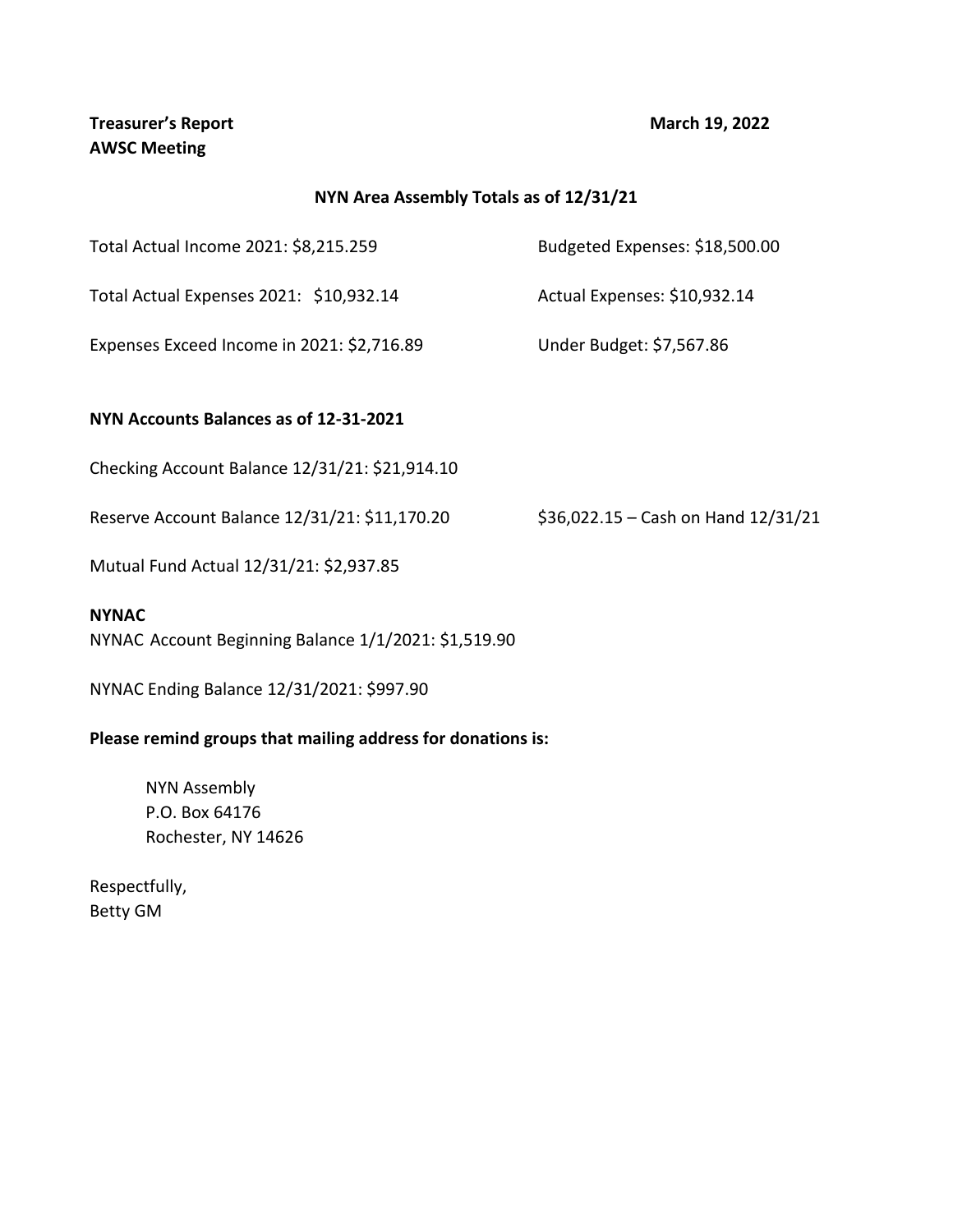#### *New York North Area Assembly 2021 Financial Statement January 2021 December 2021*

| <b>Receipts</b>                      | <b>Budget</b>   | Jan               | Feb        | Mar            | Apr        | May                             | June        | July         | Aug         | <b>Sept</b> | Oct                     | <b>Nov</b> | Dec                  | Total                                                   |
|--------------------------------------|-----------------|-------------------|------------|----------------|------------|---------------------------------|-------------|--------------|-------------|-------------|-------------------------|------------|----------------------|---------------------------------------------------------|
| <b>Contributions</b>                 |                 | 822.00            | 433.00     | 350.00         |            | 1,710.00                        | 560.59      | 803.00       | 193.34      | 811.00      |                         | 1.244.30   | 646.81               | 7,574.04<br>5                                           |
| <b>Checking Interest</b>             |                 |                   |            |                |            |                                 |             |              |             |             |                         |            |                      | \$<br>$\overline{\phantom{a}}$                          |
| Conv/Assm Proceeds                   |                 |                   |            |                |            |                                 |             |              |             |             |                         |            |                      | \$<br>$\overline{\phantom{a}}$                          |
| <b>Northern Hi-Lts</b>               |                 |                   |            |                | 10.00      | 17.50                           |             |              |             |             |                         |            |                      | 27.50<br>\$                                             |
| <b>Misc Revenue</b>                  |                 |                   |            |                |            |                                 |             |              |             |             |                         |            | 0.00                 | \$<br>$\overline{\phantom{a}}$                          |
| <b>Return of Seed Money</b>          |                 |                   |            |                |            |                                 | 613.71      |              |             |             |                         |            |                      | 613.71<br>S                                             |
| 7th Tradition Assembly               |                 |                   |            |                |            |                                 |             |              |             |             |                         |            |                      | \$<br>$\overline{\phantom{a}}$                          |
| <b>Total Revenue</b>                 |                 | 822.00            | 433.00     | 350.00         | 10.00      | 1,727.50                        | 1,174.30    | 803.00       | 193.34      | 811.00      | 0.00                    | 1,244.30   | 646.81               | 8,215.25<br>5                                           |
|                                      |                 |                   |            |                |            |                                 |             |              |             |             |                         |            |                      |                                                         |
| <b>Expenses</b>                      |                 |                   |            |                |            |                                 |             |              |             |             |                         |            |                      |                                                         |
| <b>Alternate Delegate</b>            | 550.00          |                   |            |                |            |                                 |             |              |             |             |                         |            |                      | - \$<br>$\sim$                                          |
| Chairperson                          | 600.00          |                   |            |                |            |                                 |             |              |             |             |                         |            |                      | \$<br>$\sim$                                            |
| Delegate                             | 1,375.00        |                   |            |                | 500.00     |                                 |             |              |             |             |                         |            |                      | 500.00<br>- \$                                          |
| Imm Past Delegate                    | 550.00          |                   |            |                |            |                                 |             |              |             |             |                         |            |                      | \$<br>$\overline{\phantom{a}}$                          |
| Secretary                            | 550.00          |                   |            |                | 95.02      |                                 |             |              | 47.50       |             |                         |            |                      | 142.52<br>\$                                            |
| <b>Treasurer</b>                     | 550.00          |                   |            |                |            |                                 |             |              |             |             |                         |            |                      | $\overline{\boldsymbol{s}}$<br>$\sim$                   |
| <b>Alateen</b>                       | 450.00          |                   |            |                |            |                                 |             |              |             |             |                         |            |                      | s<br>$\mathcal{L}_{\mathcal{A}}$                        |
| AAPP Alateen Area Process Person     | 450.00          |                   |            |                |            |                                 | 114.60      |              |             |             |                         |            |                      | 114.60<br>\$                                            |
| <b>Archives</b>                      | 450.00          |                   |            |                |            |                                 |             |              |             |             |                         |            |                      | \$<br>$\sim$                                            |
| Convention                           | 450.00          |                   |            |                |            |                                 |             |              |             |             |                         |            |                      | $\overline{\mathbf{s}}$<br>$\sim$                       |
| <b>Group Records</b>                 | 450.00          |                   |            |                |            |                                 |             |              |             |             | 206.62                  |            |                      | $\overline{\mathbf{s}}$<br>206.62                       |
| Literature                           | 450.00          |                   |            |                |            |                                 |             |              |             |             |                         |            |                      | $\overline{\mathbf{s}}$                                 |
| <b>Newsletter</b>                    | 450.00          |                   |            |                |            |                                 |             |              |             |             |                         |            |                      | 436.00<br>\$                                            |
| <b>NYNAC</b>                         | 650.00          |                   |            |                |            |                                 |             |              |             |             |                         |            |                      | \$<br>$\sim$                                            |
| Presentation                         | 450.00          |                   |            |                |            |                                 |             |              |             |             |                         |            |                      | \$<br>$\sim$                                            |
| <b>Public Outreach</b>               | 450.00          |                   |            |                |            |                                 |             |              |             |             |                         |            |                      | \$<br>$\overline{\phantom{a}}$                          |
| Non English Speaking Outreach        | 150.00          |                   |            |                |            |                                 |             |              |             |             |                         |            |                      | s<br>$\sim$                                             |
| <b>Web Technical Support</b>         | 450.00          |                   |            |                |            |                                 |             |              |             |             |                         |            |                      | \$<br>$\sim$                                            |
| <b>Website Coordinator</b>           | 450.00          |                   |            |                |            |                                 |             |              |             |             |                         |            |                      | \$<br>$\blacksquare$                                    |
| <b>Zoom Coordinator</b>              | 450.00          |                   |            |                |            |                                 |             |              |             |             |                         |            |                      | \$<br>$\sim$                                            |
| <b>Accountants Rvw</b>               | 500.00          |                   |            |                |            |                                 |             |              |             |             |                         |            |                      | \$<br>$\sim$                                            |
| <b>Ad-Hoc Committees</b>             | 150.00          |                   |            |                |            |                                 |             |              |             |             |                         |            |                      | \$<br>$\sim$                                            |
| <b>AWSC meetings</b>                 | 200.00          |                   |            |                |            |                                 |             |              |             |             |                         |            |                      | $\overline{\boldsymbol{s}}$<br>$\overline{\phantom{0}}$ |
| <b>Delegate Equalized</b>            | 2,350.00        |                   |            |                |            |                                 |             |              |             |             | 3,053.00                |            |                      | 3,053.00<br>\$                                          |
| <b>Delegate Personal</b>             | 300.00          |                   |            |                |            |                                 |             |              |             |             |                         |            |                      | \$<br>$\overline{\phantom{a}}$                          |
| <b>Liability Insurance</b>           | 700.00          |                   |            |                |            |                                 |             |              |             |             |                         | 650.00     |                      | \$<br>650.00                                            |
| <b>NERD</b>                          | 1,000.00        |                   |            | 100.00         |            |                                 |             |              |             |             |                         |            |                      | $\overline{\mathbf{s}}$<br>100.00                       |
| <b>New Equipment</b>                 | 500.00          |                   |            |                |            |                                 |             |              |             |             |                         |            |                      | \$<br>$\sim$                                            |
| <b>Newsletter Publishing</b>         | 500.00          |                   |            | 49.00          | 49.00      | 48.00                           | 48.00       | 48.00        | 48.00       | 50.00       | 48.00                   | 48.00      |                      | $\overline{\mathbf{s}}$<br>436.00                       |
| <b>NYN Website Hosting Cost</b>      | 125.00          |                   |            | 99.50          |            |                                 |             |              |             |             |                         |            |                      | 99.50<br>\$                                             |
| <b>Website Design</b>                | 200.00          |                   |            |                |            |                                 |             |              |             |             |                         |            |                      | \$<br>$\sim$                                            |
| P O Box Rental Fee                   | 150.00          |                   |            |                |            |                                 |             |              |             |             |                         |            |                      | \$<br>$\sim$                                            |
| <b>Presentation Suppplies</b>        | 150.00          |                   |            |                |            |                                 |             |              |             |             |                         |            |                      | \$<br>$\overline{\phantom{a}}$                          |
| <b>Public Outreach Literature</b>    | 150.00          |                   |            |                |            |                                 |             |              |             |             |                         |            |                      | S<br>$\omega$                                           |
| Zoom Yearly Subscription             | 150.00          |                   |            |                |            | 149.90                          |             |              |             |             |                         |            |                      | 149.90<br>\$                                            |
| Seed \$\$ - Fall Assembly            | 1,000.00        |                   |            |                |            |                                 |             |              |             |             |                         |            |                      | \$<br>$\overline{\phantom{a}}$                          |
| Seed \$\$ - Spring Assembly/Conv     | 0.00            |                   |            |                |            |                                 |             |              |             |             |                         |            |                      | - \$<br>$\sim$                                          |
| Seed \$\$ NYNAC                      | 0.00            |                   |            |                |            |                                 |             |              |             |             |                         |            |                      | \$<br>$\sim$                                            |
| <b>Replacement of Team Event</b>     | 0.00            |                   |            |                |            |                                 |             |              |             |             |                         |            |                      | \$<br>$\blacksquare$                                    |
| <b>NYState Fair Public Outreach</b>  | 0.00            |                   |            |                |            |                                 |             |              |             |             |                         |            |                      | $\overline{\boldsymbol{s}}$<br>$\overline{\phantom{0}}$ |
| <b>MISC Cost/ WSO Donation</b>       | 0.00            |                   |            |                |            |                                 |             |              |             |             | 5,000.00                |            |                      | 5,000.00<br>\$                                          |
| <b>Deposited Checks Returned</b>     | 0.00            |                   |            |                |            |                                 |             |              |             |             |                         |            |                      | -\$<br>$\overline{\phantom{a}}$                         |
|                                      |                 |                   |            |                |            |                                 |             |              |             |             |                         |            |                      |                                                         |
| <b>Service Chgs for Returned Cks</b> | 0.00            |                   |            |                |            |                                 |             |              |             |             |                         |            |                      | \$<br>$\overline{\phantom{a}}$                          |
| <b>Service Fee Checking Account</b>  | 0.00            | 2.00              | 2.00       | 2.00           | 2.00       | 2.00                            | 2.00        | 2.00         | 2.00        | 2.00        | 2.00                    | 2.00       | 0.00                 | 22.00<br>\$                                             |
| <b>Service Fee Reserve Account</b>   | 0.00            | 2.00<br>- \$      | 2.00<br>\$ | 2.00<br>\$     | 2.00<br>\$ | 2.00<br>\$                      | 2.00<br>\$  | 2.00<br>- \$ | 2.00<br>-\$ | 2.00<br>\$  | 2.00<br>\$.             | 2.00<br>\$ | \$<br>$\sim$         | 22.00<br>\$                                             |
| <b>Total Expenses</b>                | 18,500.00<br>\$ | $4.00$ \$<br>- \$ |            | 4.00 \$ 252.50 |            | $$648.02 \quad $201.90 \quad $$ | $166.60$ \$ | $52.00$ \$   | 99.50       | \$          | $54.00$ $$8,311.62$ $$$ | 702.00     | \$<br>$\blacksquare$ | \$10,932.14                                             |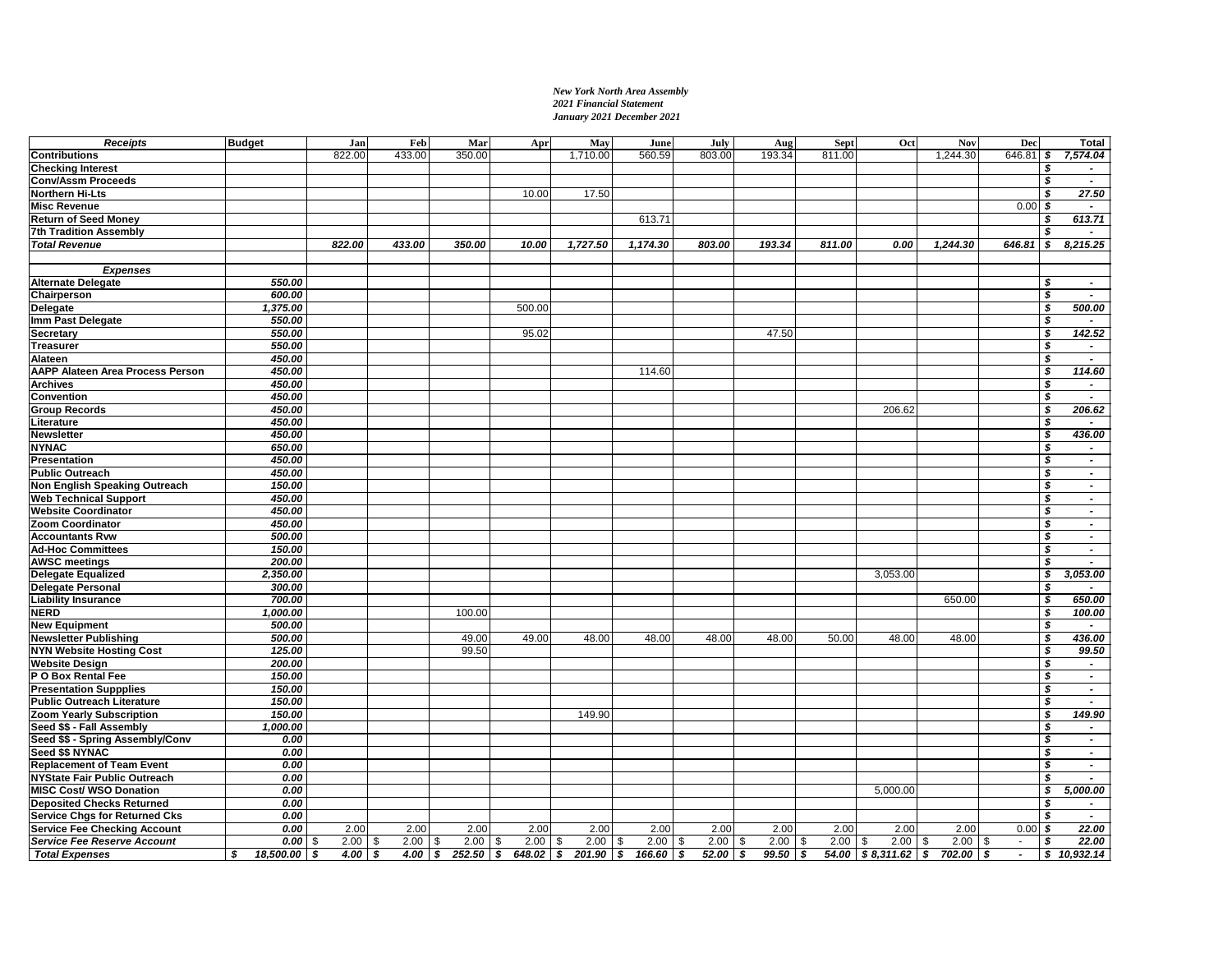# **2021 NYN Financial Accum Total Page - Budget vs Actual**

| <i><b>Income</b></i>          | 2021     |
|-------------------------------|----------|
| <b>Contributions</b>          | 7,574.04 |
| <b>Checking Interest</b>      | 0.00     |
| <b>Conv/Assm Proceeds</b>     | 0.00     |
| Northern Hi-Lts               | 27.50    |
| <b>Misc Revenue</b>           | 0.00     |
| <b>Return of Seed Money</b>   | 613.71   |
| <b>7th Tradition Assembly</b> | 0.00     |
| <b>Total Income</b>           | 8.215.25 |

| <b>Expenses</b>                         | 2021 Budget | 2021 Actual | <b>Difference</b>  |
|-----------------------------------------|-------------|-------------|--------------------|
| <b>Alternate Delegate</b>               | 550.00      | \$0.00      | $-550.00$          |
| Chairperson                             | 600.00      | \$0.00      | $-600.00$          |
| <b>Delegate</b>                         | 1,375.00    | \$500.00    | $-875.00$          |
| Imm Past Delegate                       | 550.00      | \$0.00      | -550.00            |
| <b>Secretary</b>                        | 550.00      | \$142.52    | $-407.48$          |
| <b>Treasurer</b>                        | 550.00      | \$0.00      | $-550.00$          |
| <b>Alateen</b>                          | 450.00      | \$0.00      | $-450.00$          |
| <b>AAPP Alateen Area Process Person</b> | 450.00      | \$114.60    | $-335.40$          |
| <b>Archives</b>                         | 450.00      | \$0.00      | $-450.00$          |
| Convention                              | 450.00      | \$0.00      | $-450.00$          |
| <b>Group Records</b>                    | 450.00      | \$206.62    | $-243.38$          |
| Literature                              | 450.00      | \$0.00      | $-450.00$          |
| <b>Newsletter</b>                       | 450.00      | \$436.00    | $-14.00$           |
| <b>NYNAC</b>                            | 650.00      | \$0.00      | $-650.00$          |
| <b>Presentation</b>                     | 450.00      | \$0.00      | $-450.00$          |
| <b>Public Outreach</b>                  | 450.00      | \$0.00      | $-450.00$          |
| <b>Non English Speaking Outreach</b>    | 150.00      | \$0.00      | $-150.00$          |
| <b>Web Technical Support</b>            | 450.00      | \$0.00      | $-450.00$          |
| <b>Website Coordinator</b>              | 450.00      | \$0.00      | $-450.00$          |
| <b>Zoom Coordinator</b>                 | 450.00      | \$0.00      | $-450.00$          |
| <b>Accountants Rvw</b>                  | 500.00      | \$0.00      | $-500.00$          |
| <b>Ad-Hoc Committees</b>                | 150.00      | \$0.00      | $-150.00$          |
| <b>AWSC meetings</b>                    | 200.00      | \$0.00      | $-200.00$          |
| <b>Delegate Equalized</b>               | 2,350.00    | \$3,053.00  | 703.00             |
| <b>Delegate Personal</b>                | 300.00      | \$0.00      | $-300.00$          |
| <b>Liability Insurance</b>              | 700.00      | \$650.00    | $-50.00$           |
| <b>NERD</b>                             | 1,000.00    | \$100.00    | $-900.00$          |
| <b>New Equipment</b>                    | 500.00      | \$0.00      | $-500.00$          |
| <b>Newsletter Publishing</b>            | 500.00      | \$436.00    | $-64.00$           |
| <b>NYN Website Hosting Cost</b>         | 125.00      | \$99.50     | $-25.50$           |
| P O Box Rental Fee                      | 150.00      | \$0.00      | $-150.00$          |
| <b>Presentation Suppplies</b>           | 150.00      | \$0.00      | $-150.00$          |
| <b>Public Outreach Literature</b>       | 150.00      | \$0.00      | $-150.00$          |
| <b>Zoom Yearly Subscription</b>         | 150.00      | \$149.90    | $-0.10$            |
| Seed \$\$ - Fall Assembly               | 1,000.00    | \$0.00      | $-1,000.00$        |
| Seed \$\$ - Spring Assembly/Conv        | 0.00        | \$0.00      | <i><b>U.UU</b></i> |
| Seed \$\$ NYNAC                         | 0.00        | \$0.00      | 0.00               |
| <b>Replacement of Team Event</b>        | 0.00        | \$0.00      | 0.00               |
| <b>NYState Fair Public Outreach</b>     | 0.00        | \$0.00      | 0.00               |
| <b>MISC Cost/ WSO Donation</b>          | 0.00        | \$5,000.00  | 5,000.00           |
| <b>Deposited Checks Returned</b>        | 0.00        | \$0.00      | 0.00               |
| <b>Service Chgs for Returned Cks</b>    | 0.00        | \$0.00      | 0.00               |
| <b>Service Fee Checking Account</b>     | 0.00        | \$22.00     | 22.00              |
| <b>Service Fee Reserve Account</b>      | 0.00        | \$22.00     | 22.00              |
| <b>Total Expenses</b>                   | 18,500.00   | \$10,932.14 | $-7,367.86$        |